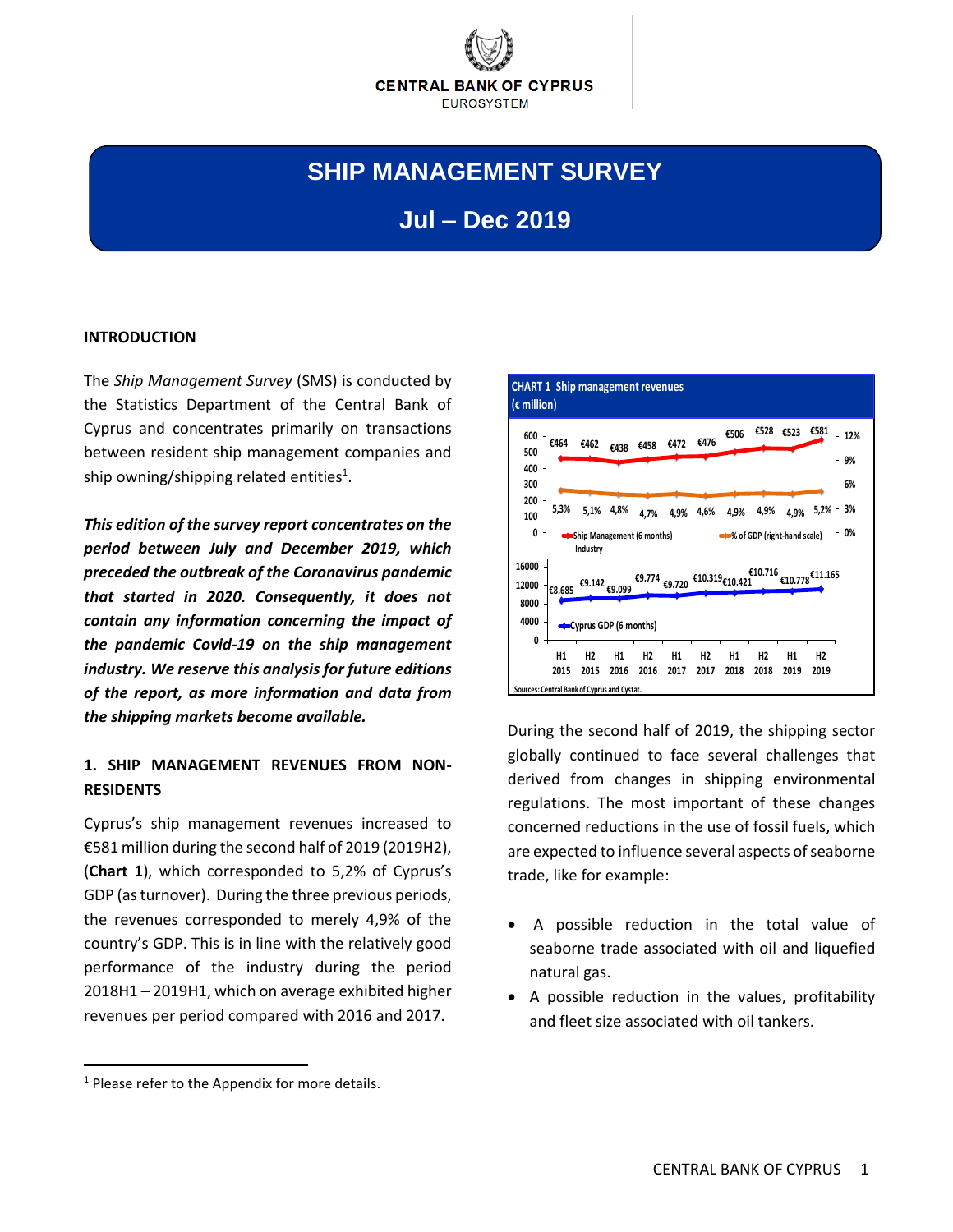In contrast, bulk carriers and container ships are more robust to these changes, since they can also be used for transferring substitute commodities.

A key factor regarding the future development of seaborne trade and its affiliated industries, like ship management operations, concerns developments in the US economy. Historically, consumer spending and increasing demand in the US have exerted considerable influence on seaborne trade, especially during periods of trade liberalisation and lower tariffs. Possible negative developments in the US economy, like for example a slowing down of manufacturing growth and a continuation of the tariff war with China, should be expected to exert pressure on shipping markets.



In **Chart 2** the industry's revenues are decomposed by country of payment. There was a decline in Germany's contribution to the industry's revenues, from 48% in 2019H1 to 45% in 2019H2. In addition, there was also a considerable increase in the revenue share from Switzerland, from 3% of the total revenues in 2019H1 to 10% in 2019H2.



In **Chart 3,** the ship management companies are classified into non-overlapping revenue segments, as depicted on the horizontal axis. The vertical axis measures the percentage of companies belonging to each segment size. It can be observed that 52% of the companies managed to generate revenues in the range of €0,2 - €20 million each, while only 12% of the companies managed to generate more than €50 million revenues.

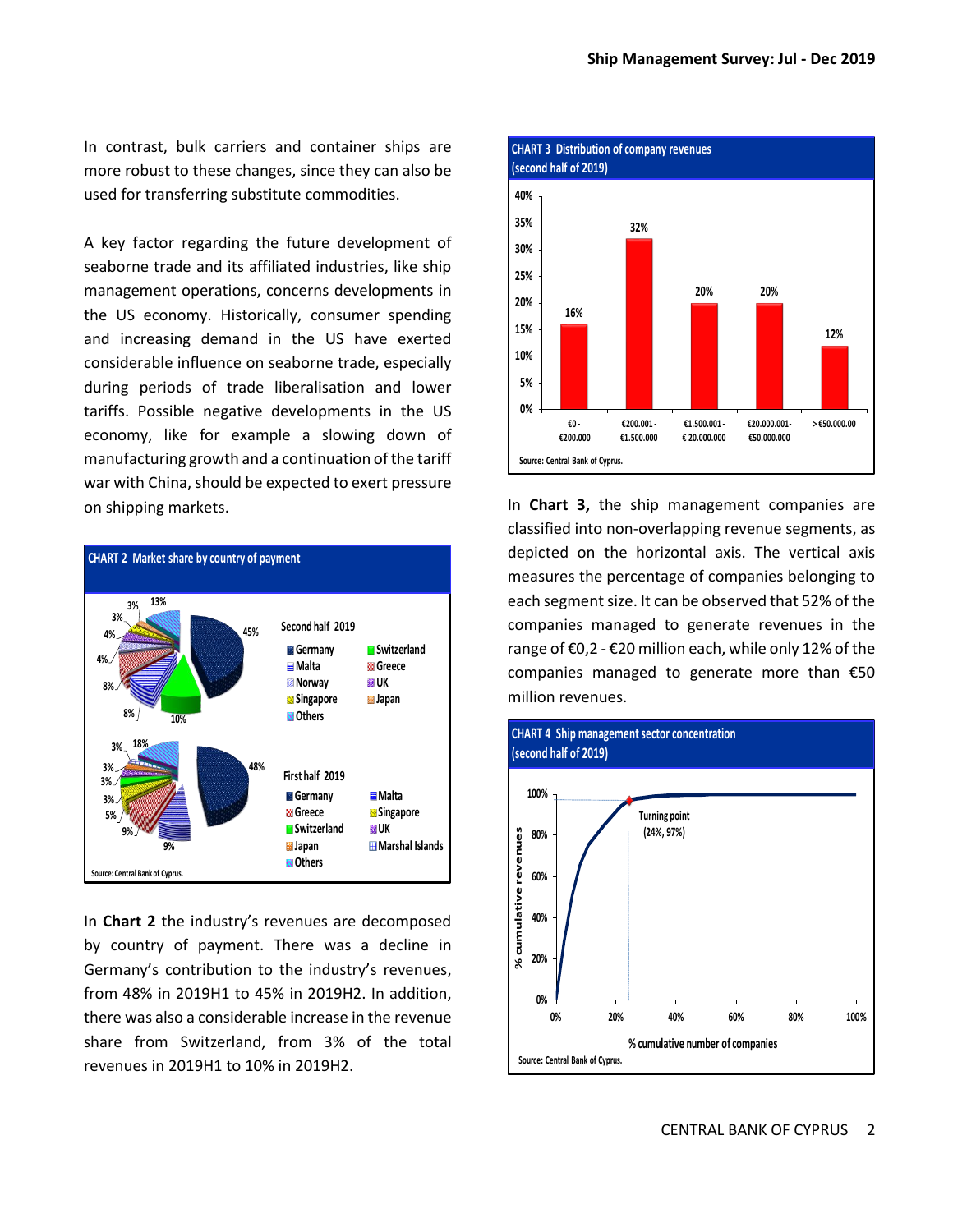The level of concentration in the ship management industry is depicted in **Chart 4**, where the companies are ranked in terms of their revenue size. The horizontal axis depicts, in percentage terms, the largest companies while the vertical axis measures the respective (cumulative) percentage revenue contribution of the companies. The turning point indicates the presence of a small number of large companies that dominate the industry. Specifically, the top 24% of the companies accounted for 97% of the industry's revenues during 2019H2, which suggests that concentration in the industry increased when compared with 2019H1 (the respective turning point during the previous period was at: 30%, 93%).



**Chart 5** depicts Cyprus's water transport turnover value index that is compiled using the NACE Rev. 2 classification system. The index covers the period January 2016 – December 2019 and, among other activities (e.g. towing or tag boats and cruises), it includes the transport of passengers or freight over water. The chart also includes a smoothing estimate (dashed line) generated using statistical methods that better reflects the underlying core trend in the

 $\overline{a}$ 

series<sup>2</sup>. The index is characterised by a strong seasonality pattern and a slightly increasing trend, which suggests small gradual improvements in the annual values of the index.



#### **2. SHIP MANAGEMENT SERVICES**

In **Chart 6** the industry's revenues are decomposed using a tree diagram, which classifies revenues by type of ship management service and country of payment. Core ship management services (which encompass crew, technical and full management operations) accounted for 79% of the industry's revenues during the period under review (during the previous period 2019H1 it was 83%). The main source countries associated with these ship management revenues are provided in the second level of the tree diagram. Germany remains the most important source in this segment, with a contribution of 51%, followed by Switzerland with 13%.

The three main types of ship management operations and their contributions are depicted in **Chart 7**. Crew management services increased slightly to 49% of the

<sup>&</sup>lt;sup>2</sup>For a discussion of trend estimation methods in shipping, see Michis, A.A. and Nason, G.P. "Case study: shipping trend estimation and prediction via multiscale variance

stabilisation", *Journal of Applied Statistics* 44 (15): 2672- 2684,201[7.http://www.tandfonline.com/doi/full/10.1080](http://www.tandfonline.com/doi/full/10.1080/02664763.2016.1260096) [/02664763.2016.1260096](http://www.tandfonline.com/doi/full/10.1080/02664763.2016.1260096)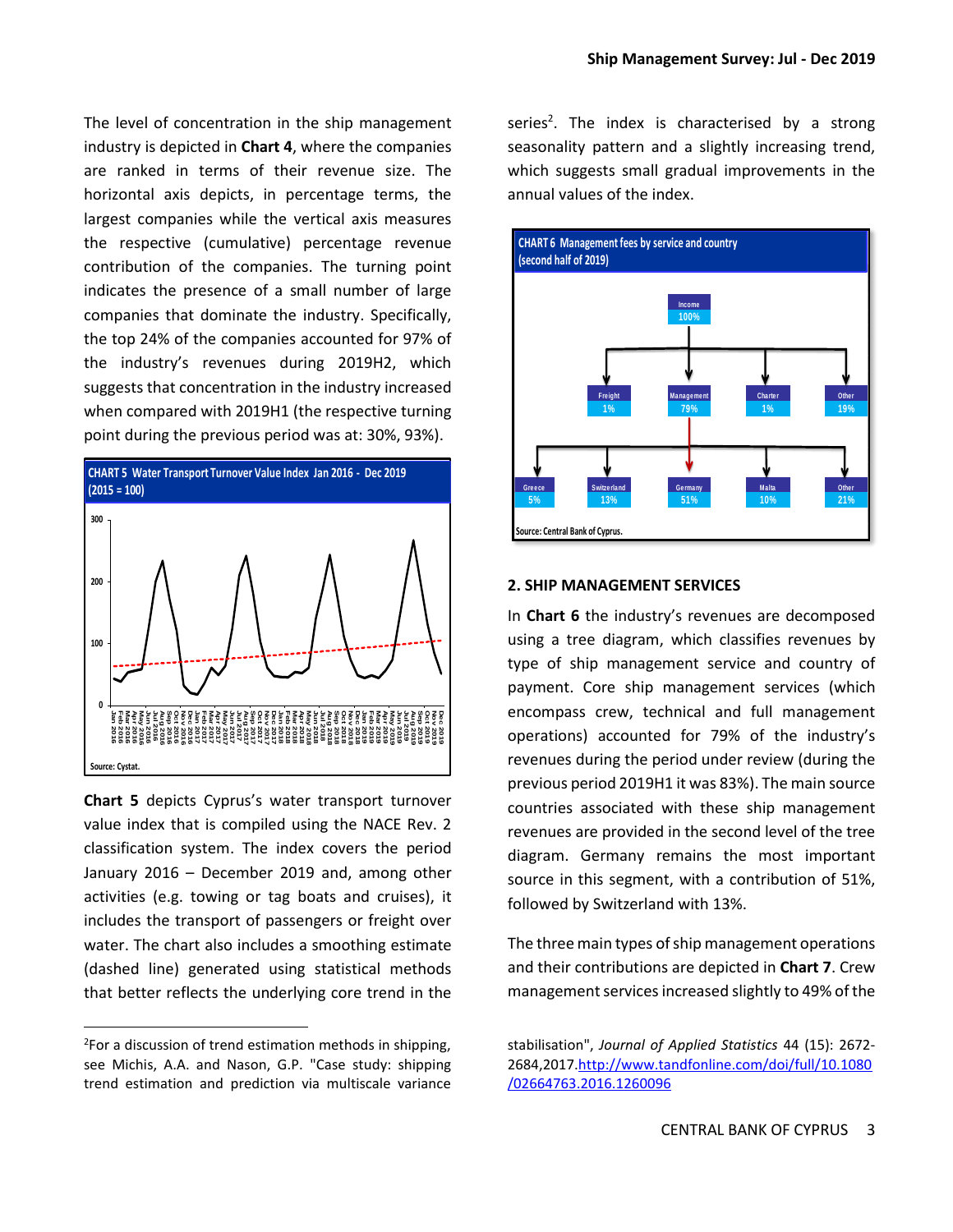total amount of ship management revenues in 2019H2, while full-management services declined marginally to 48%.



In **Chart 8** the industry's revenues are decomposed by flag registration. The choice of flag is a strategic decision in ship owning operations, particularly in the case of open registries that provide ship owners with considerable advantages in terms of the legal and regulatory framework surrounding ship operations.



There was a noticeable change in the composition of revenues by flag registration in 2019H2. The share of revenues collected from the provision of ship management services to ships carrying Cyprus's flag, decreased sharply from 46% of the total revenues in 2019H1 to 3% of the total revenues in 2019H2. Even though there was a significant change in the structure of revenues during the period 2018H2 – 2019H1, the results for 2019H2 suggest a return to the flag contributions recorded in 2018H1.

#### **3. COUNTRY PORTFOLIOS**

**Chart 9** examines the relationship between the number of ships managed and the market share of ship management revenues during 2019H2. The horizontal axis is segmented into four different size ranges (groups) in ascending order. Specifically, ship management companies that manage:

- (i) between 1 and 4 ships
- (ii) between 5 and 20 ships
- (iii) between 21 and 50 ships
- (iv) more than 50 ships.

The vertical axis on the left-hand side of the chart measures the numeric and weighted distribution of each group of companies. The right-hand vertical axis measures the average market share in each group.

Companies managing between 1 and 4 ships accounted for 46% of ship management companies but generated only 1% of the industry's revenues. The average company market share in this group was 0,1%. Companies managing between 5 and 20 ships accounted for 25% of ship management companies, generated 14% of the industry's revenues and scored an average share of 2%.

The last two segments (21-50 and >50) correspond to companies with a higher number of managed ships per period. Specifically, 18% of these companies managed between 21 and 50 ships during 2019H2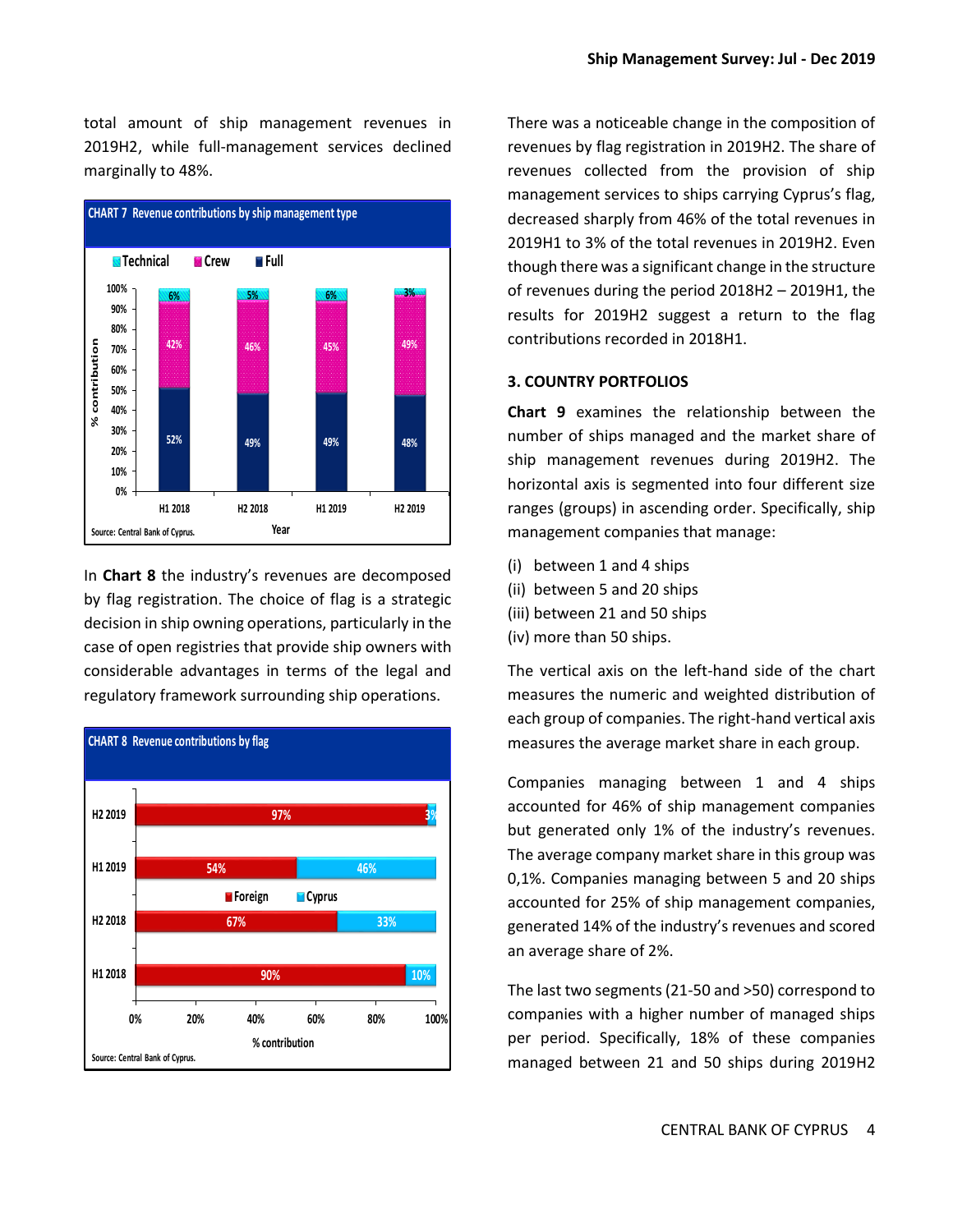and claimed 49% of the industry's revenues. A large number of ships (in excess of 50) were managed by only 11% of the companies but accounted for 36% of the total revenues. The average market share in this group was 12%.





**Chart 10** illustrates the geographic coverage of the services provided by the local industry. It includes information concerning the number of ship management companies that provide services in countries with competitive shipping registries and a previous record of cooperation with the local ship management industry. Each country bar in the chart designates the percentage of Cyprus registered ship management companies providing services in that specific country.

Similarly with previous periods, a large number of companies maintain business links with ship owners in Germany (31%), despite a reduction when compared with 2019H1 (37%). With the exception of Malta (26%) and Greece (17%) the level of participation in all other countries remains below the 15% threshold. Strategically, the industry should aim to increase its network of operations to more countries that are traditionally linked with a sizeable maritime transport industry, like for example Singapore, Switzerland, Denmark and Russia.

#### **4. SHIP MANAGEMENT EXPENSES**

**Chart 11** provides information regarding the level of cross-border expenses associated with the operations of the ship management industry in Cyprus. Industry expenses decreased to €427 million in 2019H2. When combined with the increase in revenues depicted in **Chart 1**, this development suggests a potential increase in the profitability of the industry during the period under consideration.

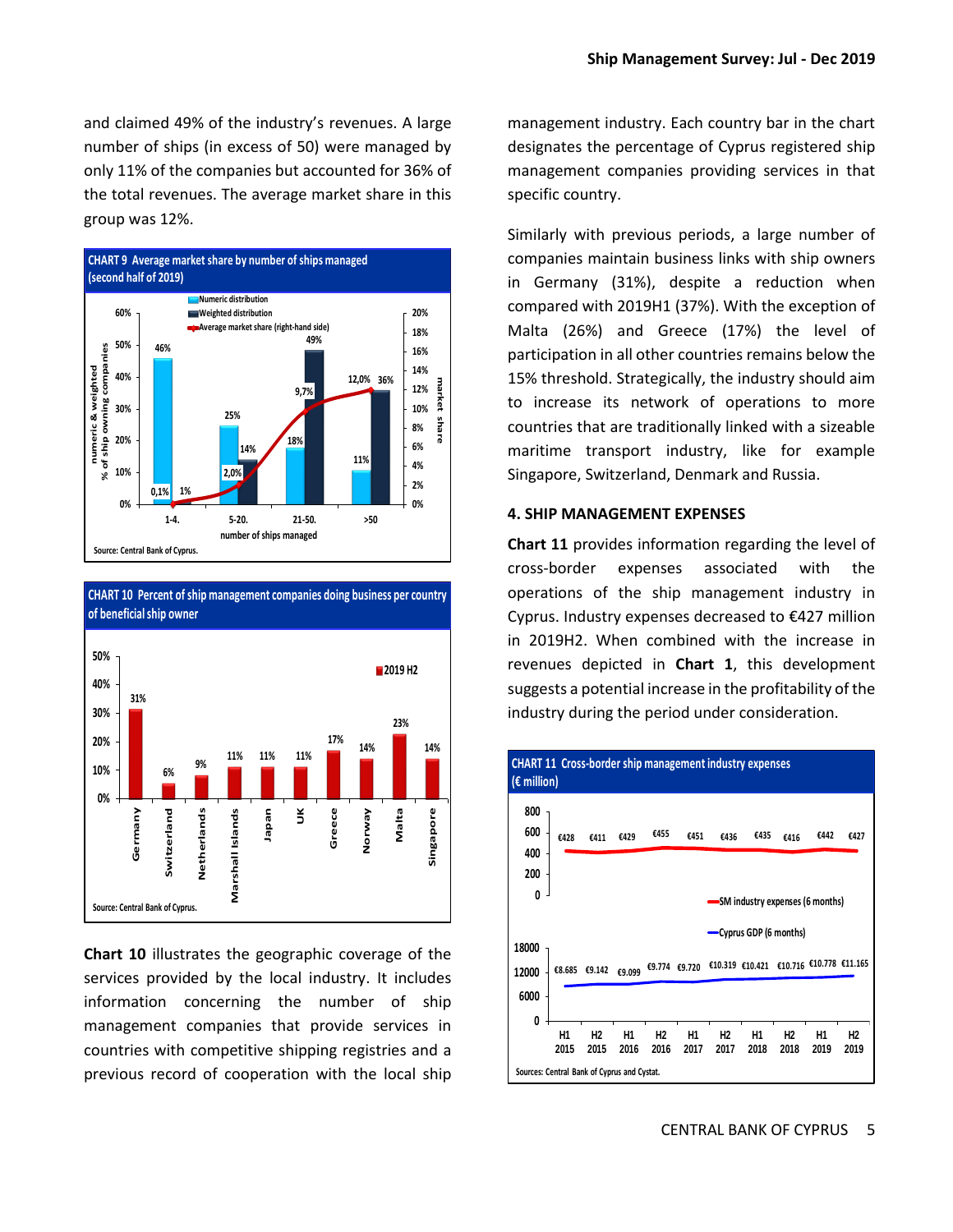The main categories of expenses incurred in the industry are depicted in **Chart 12**. Historically, the industry exhibits a relatively stable structure of expenses. The majority of these concern crew expenses, which accounted for 64% of the total amount in 2019H2, as was the case in 2019H1. Most of these payments were directed to non-EU seafarers (46%). Administration expenses accounted for 11% and ship management expenses (e.g. spare parts, lubricants, dry-docking, etc.) for 25% of the total amount.



A change in the structure and level of revenues can result from vessel fleet changes, caused by the introduction of the new emissions regulations. Many industry experts expect that the new regulations will force ship owning companies to scrap several of their older vessels and gradually replace them with new, state of the art vessels that are designed to comply with the new standards.

Possible additional changes associated with vessel operations and expenses concern the installation of exhaust scrubbers and the switch to low-sulphur fuels that should be expected to increase the cost of fuels to ship owners significantly. These

developments can also introduce significant volatility in chartering rates, particularly for oil tankers.

Another source for increasing ship management costs could be the extensive use of "slow-steaming" by ship owners. Slow-steaming is implemented by ocean going vessels, like tankers and bulk carriers, with the purpose of cutting emissions and therefore, reducing the greenhouse gases associated with the shipping sector.

This is an interim solution implemented by ship owners but tends to be associated with two important side effects:

- 1. Vessels have to stay longer at sea, thus increasing their operational expenses.
- 2. It reduced vessels carrying capacity, which most commonly results into longer transportation periods and higher transportation costs for goods.

The proposed short-term measures for the reduction of GHG emissions from ships, currently being discussed at the International Maritime Organization (IMO), may also increase the ship management cost.